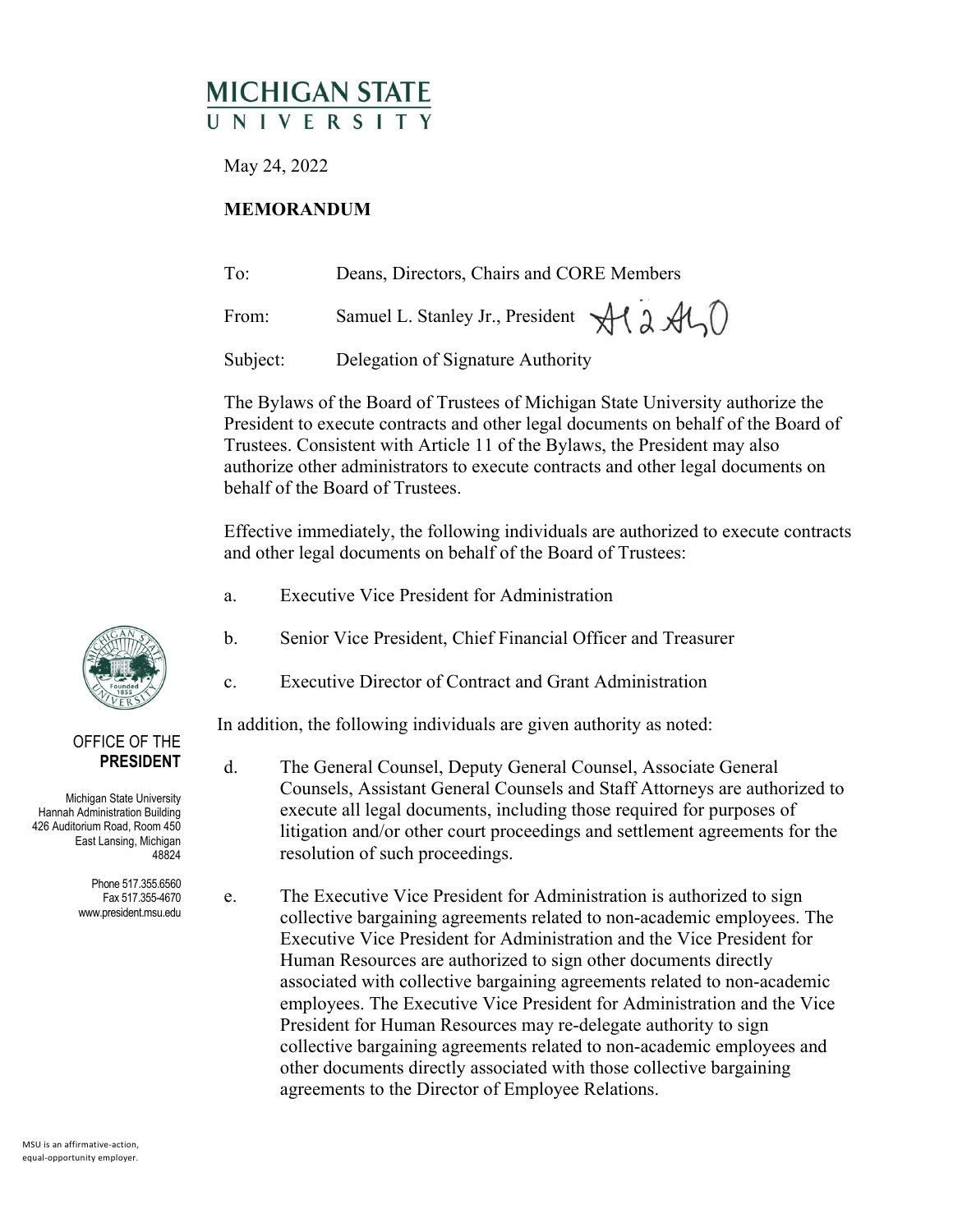- f. The Vice President for Human Resources is authorized to sign individual settlement agreements for the resolution of workers' compensation claims. The Vice President for Human Recourses may re-delegate this authority to the Director of Benefits.
- g. The Provost is authorized to sign collective bargaining agreements related to academic employees, including graduate teaching assistants. The Provost and the Associate Provost and Associate Vice President for Faculty and Academic Staff Affairs each are authorized to sign other documents directly associated with collective bargaining agreements related to academic employees.
- h. The Provost is authorized to sign all affiliation agreements, including master agreements with organizations for student placement and faculty affiliation agreements. Additionally, the Provost may sign agreements for educational collaboration with other institutions. The Executive Vice President for Health Sciences is authorized to sign all the above agreements as it relates to the College of Human Medicine, College of Osteopathic Medicine, and the College of Nursing.
- i. The Associate Vice President and Chief Procurement Officer is authorized to make commitments, via purchase orders, procurement contracts and related documents. This authority may be re-delegated to the Assistant Director of Procurement and other qualified buying staff. The Associate Vice President and Chief Procurement Officer is also authorized to redelegate authority to approved satellite purchasing units (such as the National Superconducting Cyclotron Lab, the Facility for Rare Isotope Beams, Food Stores and the Library) with prior approval of the satellite unit's policies and procedures by the Procurement Department.
- j. The Associate Vice President for Research and Innovation Sponsored Programs Administration is authorized to sign research contract and grant proposals and related agreements, award contracts and related documents, reports and payment request documents.
- k. The Executive Director, Assistant Director(s) and Manager(s) of Contract and Grant Administration (CGA) each are authorized to sign award documents and related documents, financial reports and payment request documents. CGA staff members have the authority to sign financial reports.
- l. The Director, Assistant Director(s) and Manager(s) of the Office of Sponsored Projects (OSP) each are authorized to sign contract and grant proposals and related agreements, as well as award documents and related documents. OSP staff members have the authority to submit contract and grant proposals.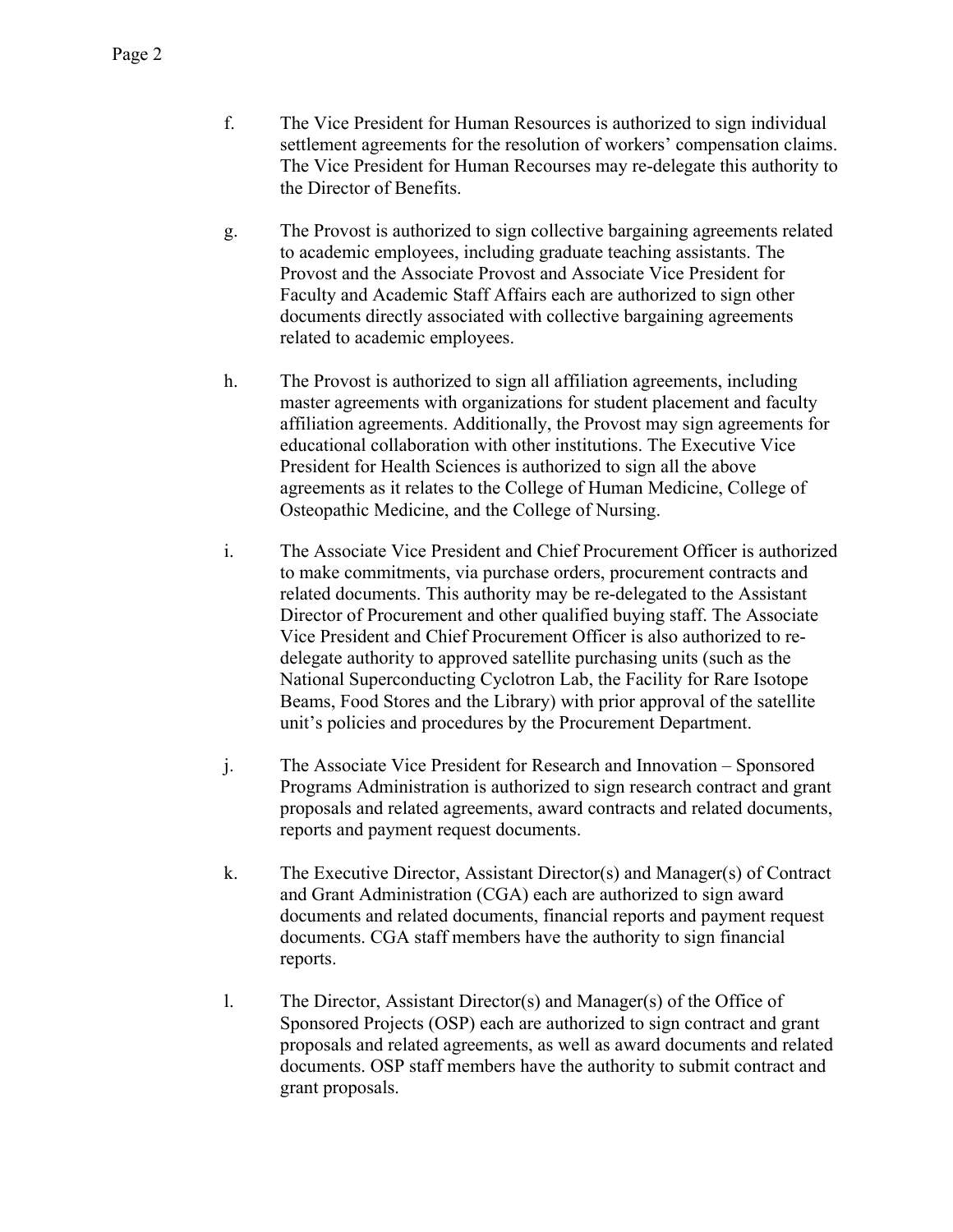- m. The Executive Director of Contract and Grant Administration is authorized to re-delegate signature authority for certain low risk agreements to unit administrators. A low risk agreement is one that has been generated by MSU, has been reviewed by the General Counsel's Office, and has a monetary value less than \$50,000 per year.
- n. The Associate Vice President for Innovation and Economic Development and Sponsored Programs Assistant Director of MSU Business Connect each are authorized to sign contract and grant awards and related agreements with for-profit sponsors, except when from a government prime funding source. In such cases, OSP staff have signature authority. [See (l) above.]
- o. The Executive Director and Associate Director of MSU Technologies each are authorized to sign confidential disclosure agreements, material transfer agreements, data use agreements, licenses, other documents directly related to patent application, assignment and protection, and other documents directly related to copyright registration, assignment and protection.<sup>1</sup> The authority to sign confidential disclosure agreements and material transfer agreements may be re-delegated to the Assistant Director of MSUT, or to the Assistant Vice President for Innovation and Economic Development or Sponsored Projects Assistant Director of MSU Business Connect for limited periods of time when both the Executive and Associate Director are unavailable.
- p. The Dean of the MSU Libraries is authorized to sign author agreements on behalf of the MSU Press.
- q. The Director of the Facility for Rare Isotope Beams is authorized to sign memoranda of understanding engaging in scientific collaborations, which contain no intellectual property restrictions or financial commitments.
- r. The Vice President and Director of Intercollegiate Athletics is authorized to sign contracts and other documents directly related to the scheduling of intercollegiate athletic events and employment contracts for all coaches other than the head coaches for football, men's and women's basketball, and men's ice hockey. In addition, the Vice President and Director of Intercollegiate Athletics is authorized to sign standard cooperate sponsorship agreements whose terms conform to the standard agreement reviewed by the Office of the General Counsel. Documents other than employment agreements may be signed by the Assistant Vice President and Deputy Director of Intercollegiate Athletics in the absence of the Vice President and Director of Intercollegiate Athletics.

<sup>&</sup>lt;sup>1</sup> The authority to sign confidential disclosure agreements encompasses the authorization to sign confidentiality agreements pursuant to the Michigan Freedom of Information Act (MCLA 15.231 et. seq.) and the Confidential Research and Investment Information Act (MCLA 390.1551 et. seq.).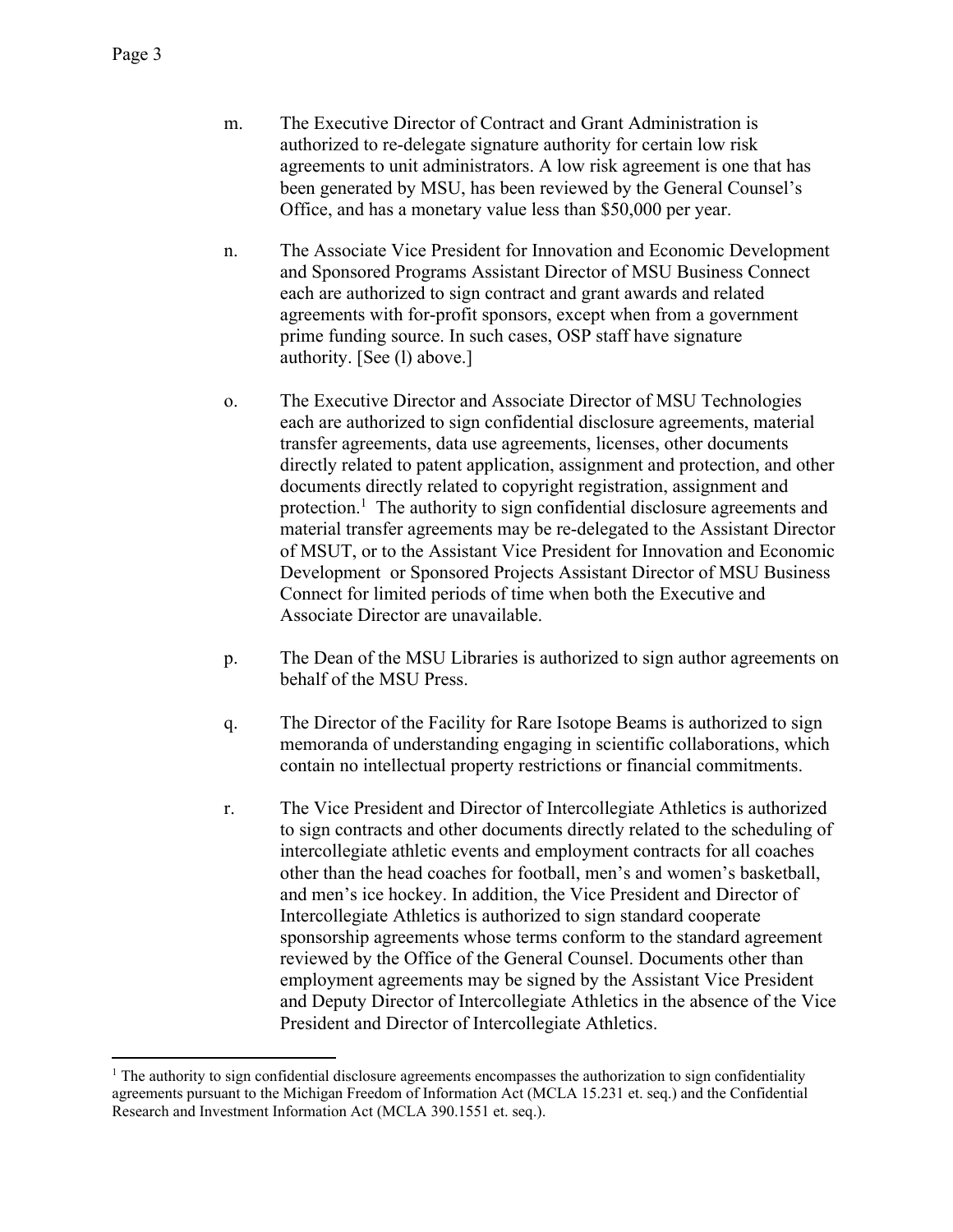- s. The Senior Vice President for Student Life and Engagement is authorized to sign agreements related to the operation of the residence halls, apartments, conference facilities, Culinary Services, University Apartments, Kellogg Center, Breslin Center, Union Building, Golf Course, Tennis Facility and Residence Life with a term of not more than five years.
- t. The Manager of University Licensing is authorized to sign agreements related to the licensing of MSU trademarks and symbols, with a monetary value estimated to be less than \$50,000 and with a term not more than five years. The Senior Vice President for Student Life and Engagement and Vice President for Marketing, Public Relations and Digital Strategy are each authorized to sign agreements related to licensing of MSU trademarks and symbols with a monetary value of more than \$50,000. The Vice President for Marketing, Public Relations and Digital Strategy is authorized to sign agreements related to the use of MSU trademarks and symbols for purposes other than licensing. The Vice President for Marketing, Public Relations and Digital Strategy is also authorized to sign location agreements for filming on MSU property and all agreements related to still photography on campus.
- u. The Vice President for Strategic Infrastructure Planning and Facilities is authorized to sign all construction and construction design related documents, agreements, change orders, and contracts. The Vice President for Strategic Infrastructure Planning and Facilities may re-delegate this authority to the Assistant Vice President for Real Estate and Capital Planning and the Director of Planning Design and Construction, and also may re-delegate the authority to sign construction and design change orders of less than \$5,000 to the Construction Administrator. The Vice President for Strategic Infrastructure Planning and Facilities is authorized to sign agreements related to the management and use of real property, including facility use agreements, licenses, access agreements, service agreements and other similar agreements, whether the University is the owner or the user under such agreements, and may re-delegate the authority to the Assistant Vice President for Real Estate and Capital Planning and the Director of the Real Estate Office for such agreements with a monetary value of less than \$50,000 and with a term of not more than five years.

## *All re-delegations described and authorized in this memorandum must be done in writing, with a copy provided to the Executive Vice President for Administration.*

This memorandum supersedes the memorandum on this subject dated July 1, 2021. This memorandum does not affect Presidential or Board of Trustees delegations of authority that were not the subject of this memorandum.